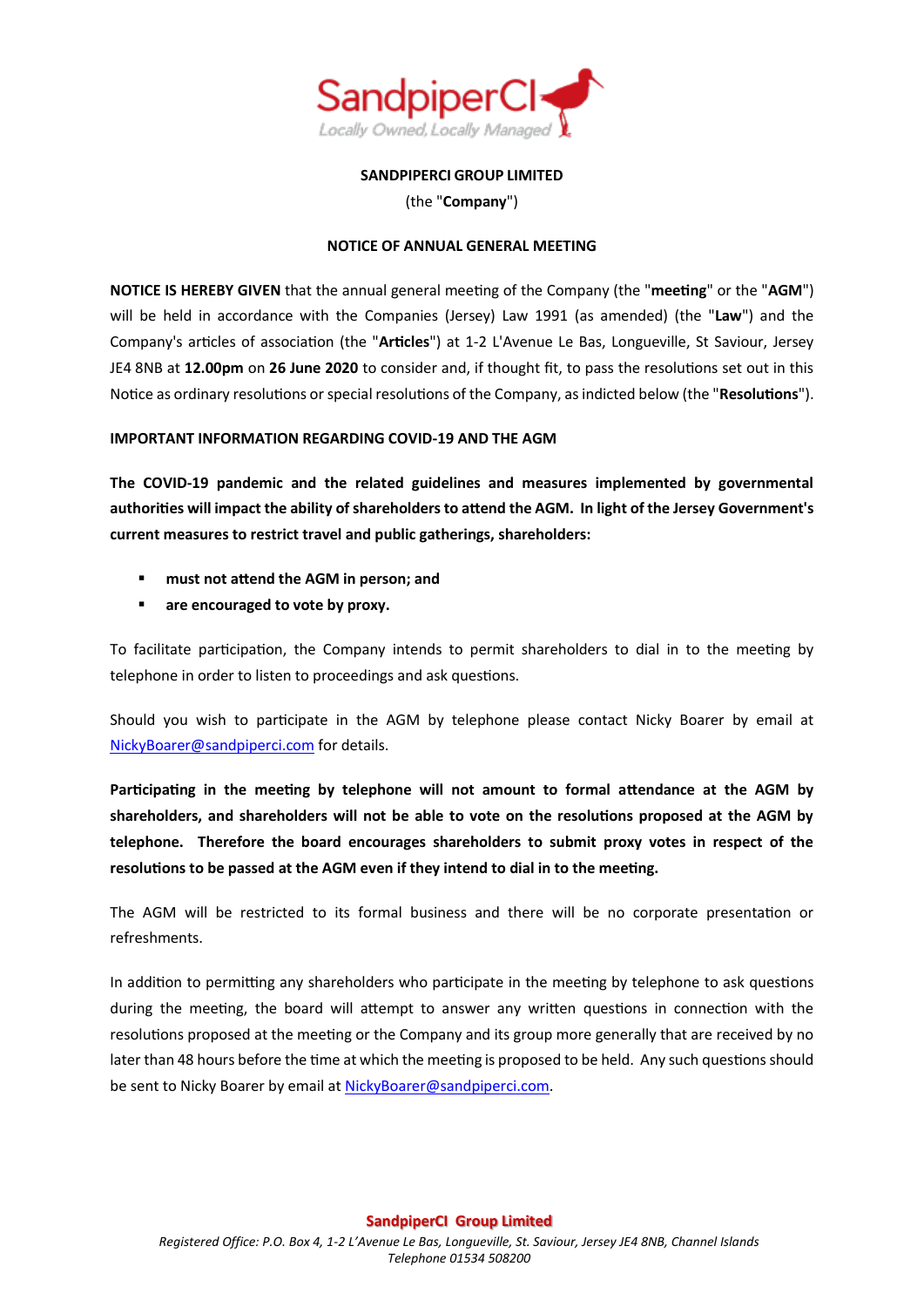**The Board will continue to monitor the fast-changing government guidance and provide any appropriate updates as necessary. Shareholders are strongly encouraged to exercise their vote on the matters of business at the AGM by submitting a proxy appointment.**

At the AGM, resolutions will be put to vote on a poll, rather than a show of hands. This will result in a more accurate reflection of the views of shareholders and ensure that your proxy votes are recognised.

## **RESOLUTIONS**

To consider and, if thought fit, to pass the following resolutions:

## **ORDINARY RESOLUTIONS**

- 1. **THAT** the Company's annual accounts and the directors' and auditors' reports for the year ended 1 February 2020 be received.
- 2. **THAT** Tony O'Neill be re-elected as a director of the Company.
- 3. **THAT** Stephen Harrison be re-elected as a director of the Company.
- 4. **THAT** Thomas Scott be re-elected as a director of the Company.
- 5. **THAT** BDO LLP be re-appointed as auditors of the Company.
- <span id="page-1-0"></span>6. **THAT** the directors of the Company be generally and unconditionally authorised in accordance with Article 3 (*Authority to Allot*) of the Articles to exercise all the powers of the Company to allot, issue, convert any security into, grant options over or otherwise dispose of shares (as defined in the Articles) up to an aggregate number of 20,000,000 shares, being an aggregate amount equal to approximately 20 per cent. of the aggregate number of shares in issue as of 31 May 2020, but subject to such exclusions or other arrangements as the directors may deem necessary or expedient in relation to treasury shares, fractional entitlements, record dates or any legal or practical problems under the laws of any territory or the requirements of any regulatory body or stock exchange, provided that (unless previously revoked, varied or renewed) such authority shall apply until the earlier of:
	- (a) the end of the next following annual general meeting of the Company; and
	- (b) the date that is 15 months after (but excluding) the date of the passing of this Resolution,

but, in each case, during this period the Company may make offers and enter into agreements which would, or might, require shares to be allotted after the authority ends and the directors may allot shares under any such offer or agreement as if the authority had not ended.

7. **THAT** subject to the passing of Resolution [9 below,](#page-2-0) pursuant to Article 58A of the Law, the Company may hold as treasury shares any ordinary shares purchased pursuant to the authority conferred in Resolutio[n 9 below.](#page-2-0)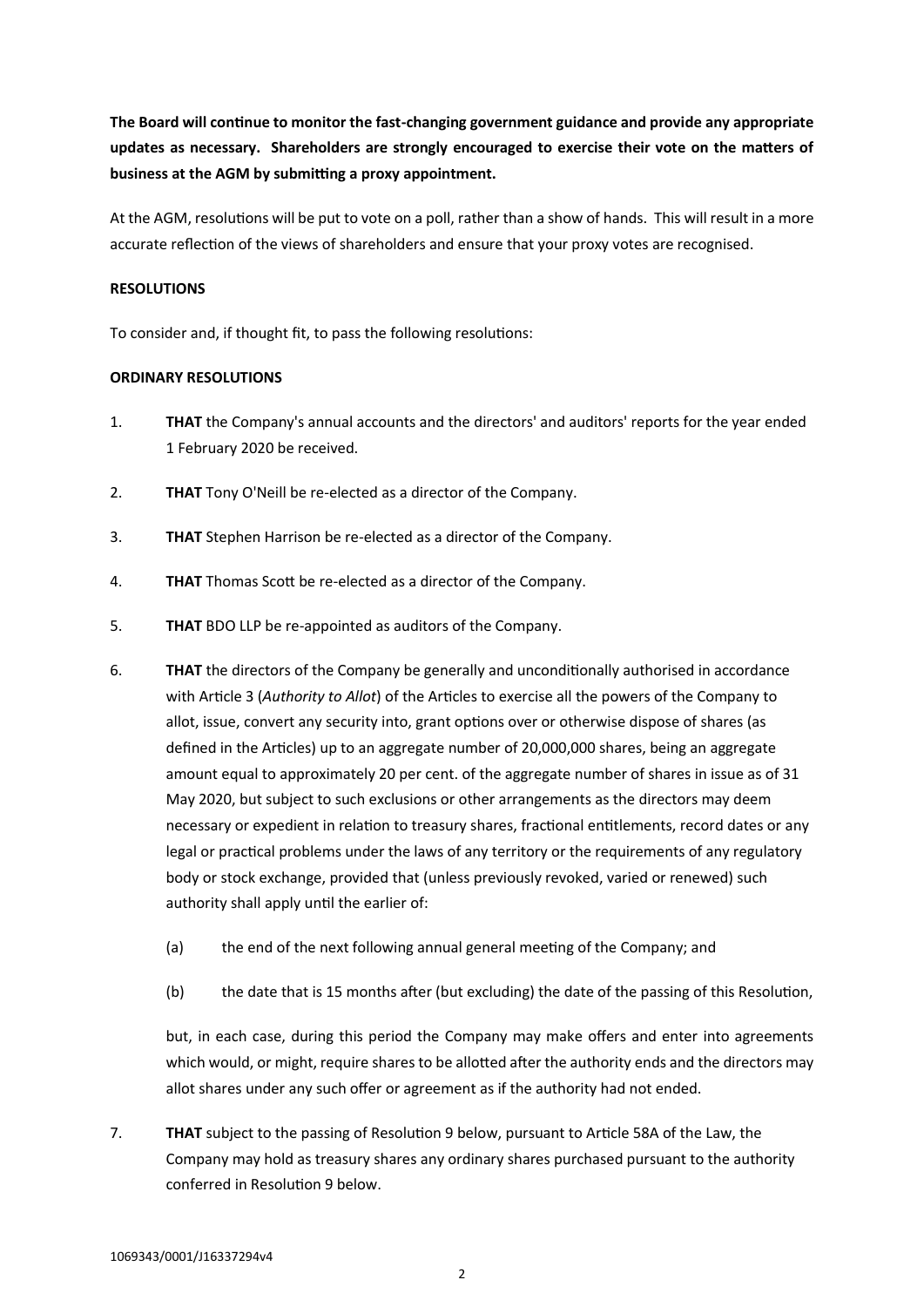## **SPECIAL RESOLUTIONS**

- 8. **THAT** subject to and conditional on the passing of Resolution [6 above,](#page-1-0) the directors of the Company be generally and unconditionally authorised to allot shares for cash as if Article 4 (*Pre-Emptive Rights*) of the Articles did not apply to any such allotment, such power to be limited (without double counting):
	- (a) to the general allotment of shares up to an aggregate number of 20,000,000 shares, being an aggregate amount equal to approximately 20 per cent. of the aggregate number of shares in issue as of 31 May 2020; and
	- (b) to the allotment of shares up to an aggregate number of 20,000,000 shares where such securities are offered by way of a pre-emptive issue (but for these purposes only where such pre-emptive issue is by way of a rights issue), being an aggregate amount equal to approximately 20 per cent. of the aggregate number of shares in issue as of 31 May 2020,

but subject to such exclusions or other arrangements as the directors may deem necessary or expedient in relation to treasury shares, fractional entitlements, record dates or any legal or practical problems under the laws of any territory or the requirements of any regulatory body or stock exchange, provided that (unless previously revoked, varied or renewed) such authorities shall apply until the earlier of:

- (i) the end of the next following annual general meeting of the Company; and
- (ii) the date that is 15 months after (but excluding) the date of the passing of this Resolution,

but, in each case, during this period the Company may make offers and enter into agreements which would, or might, require shares to be allotted after the applicable authority ends and the directors may allot shares under any such offer or agreement as if that authority had not ended.

- <span id="page-2-0"></span>9. **THAT** pursuant to Article 57 of the Law, the Company is generally and unconditionally authorised to make market purchases of ordinary shares of the Company, provided that:
	- (a) the maximum number of ordinary shares hereby authorised to be purchased is 20,000,000 ordinary shares;
	- (b) the minimum price (exclusive of expenses) which may be paid for each ordinary share is 1 penny; and
	- (c) the maximum price (exclusive of expenses) which may be paid for each ordinary share is an amount equal to 105 per cent of the average of the middle market quotations of an ordinary share in the Company as derived from the Official List of The International Stock Exchange for the five business days immediately preceding the day on which the ordinary share is contracted to be purchased,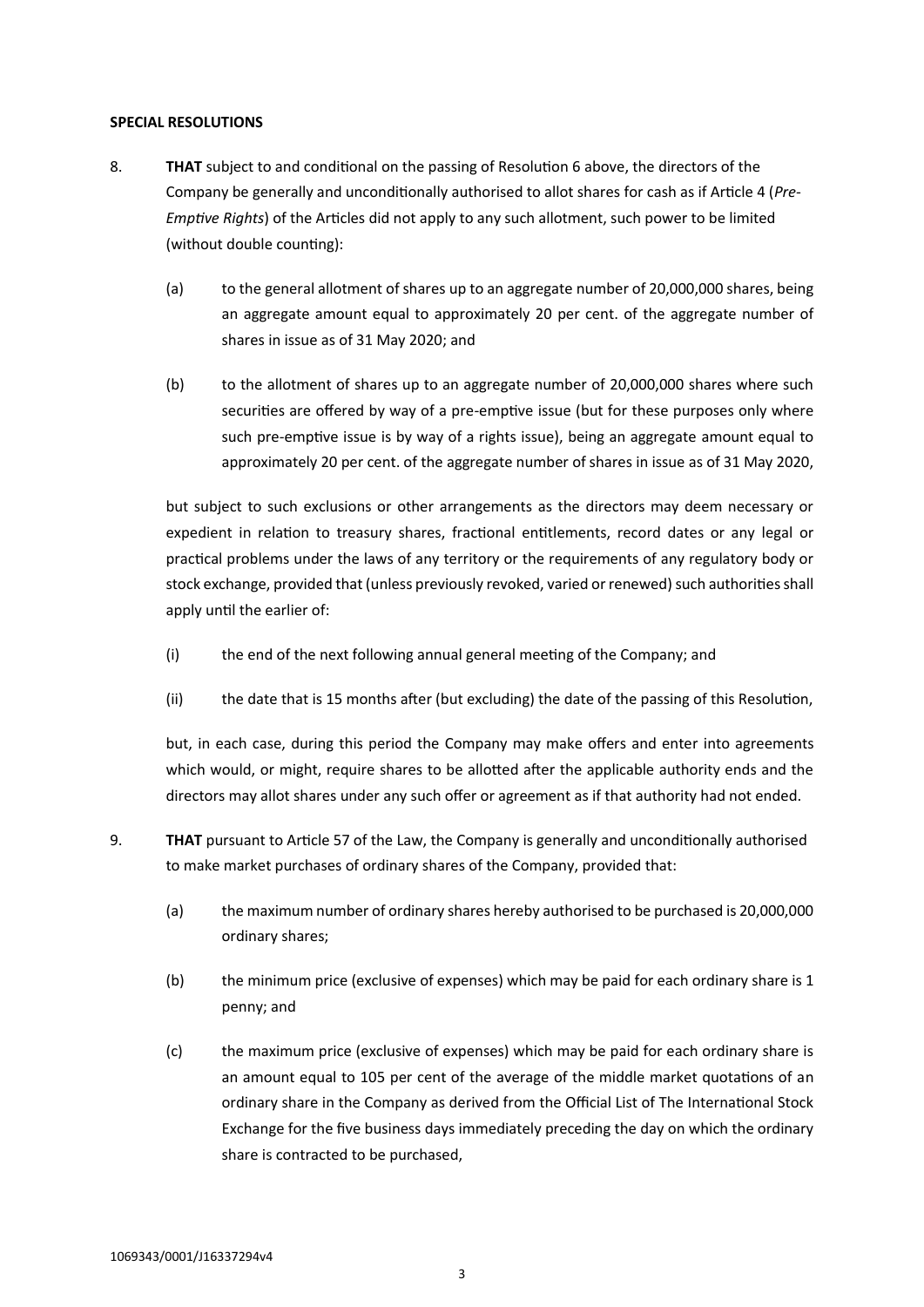provided that (unless previously revoked, varied or renewed) such authority shall apply until the earlier of:

- (i) the end of the next following annual general meeting of the Company; and
- (ii) the date that is 15 months after (but excluding) the date of the passing of this Resolution,

and provided further that a contract to purchase shares under this authority may be made prior to the expiry of this authority and concluded in whole or in part after the expiry of this authority.

## **RECOMMENDATION**

The directors of the Company have concluded that they are in a position to unanimously recommend the resolutions and confirm that they intend to vote any shares of which they are beneficial owners in favour of the above resolutions.

## **BY ORDER OF THE BOARD**

Tony van der Hoorn **Company Secretary** 2 June 2020

> Registered Office: 1-2 L'Avenue Le Bas Longueville St Saviour Jersey JE4 8NB

*Registered in Jersey under the Companies (Jersey) Law 1991 with company number 97651*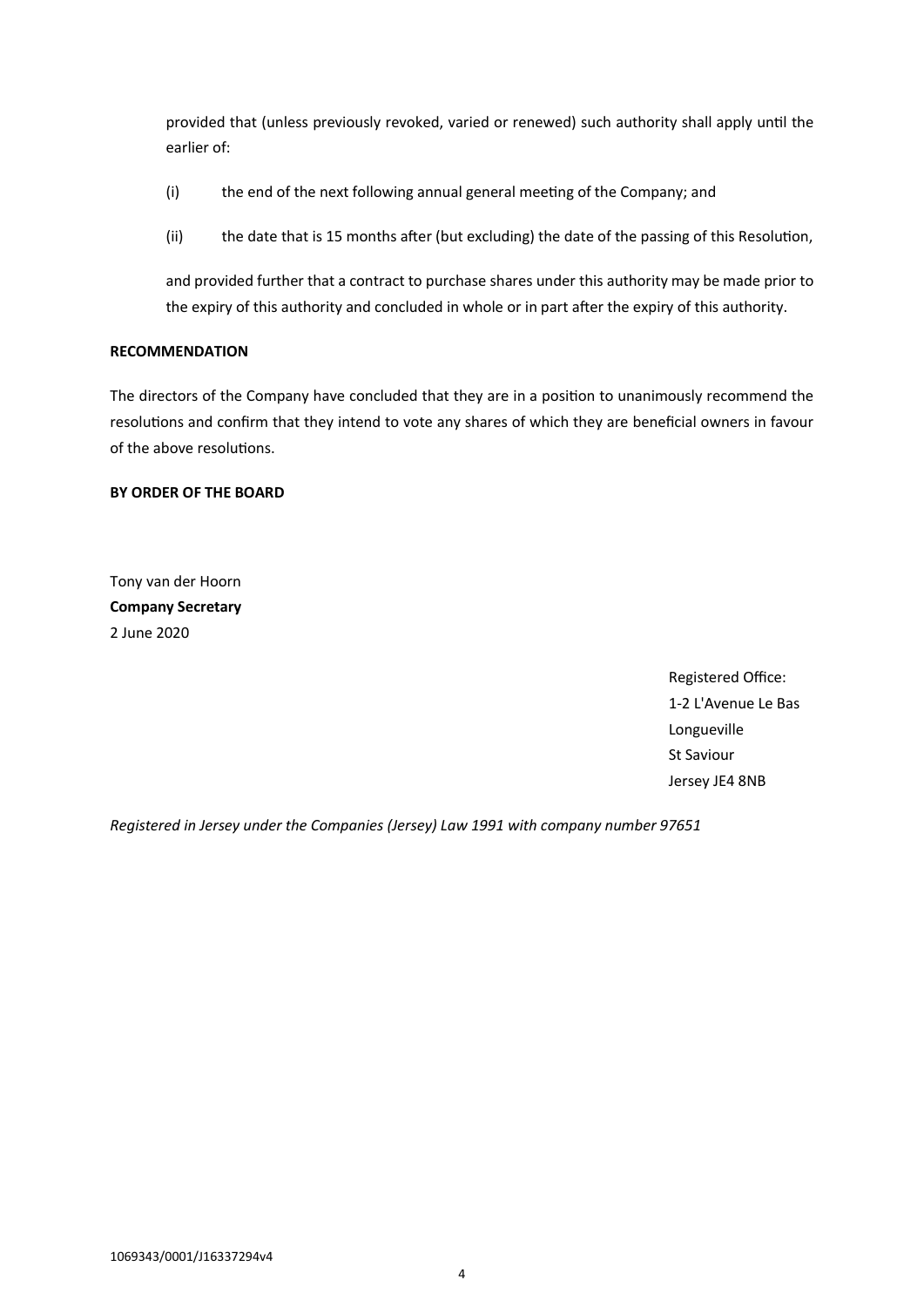#### **Notes:**

#### *Entitlement to attend and vote*

- 1. **The restrictions currently in force because of the COVID-19 pandemic would currently make the attendance of any shareholders above the number necessary to form a quorum potentially unlawful. For this reason, the meeting will be restricted to two attendees for the purposes of forming a quorum and comply with the social distancing restrictions as a gathering that is essential for work purposes.**
- 2. In accordance with Article 40(1) of the Companies (Uncertificated Securities) (Jersey) Order 1999, the right to vote at the meeting is determined by reference to the register of members. Only those shareholders registered in the register of members of the Company by **close of business on 24 June 2020** (or, if the meeting is adjourned, 48 hours before the time of the adjourned meeting) shall be entitled to attend and vote at the meeting in respect of the number of shares registered in their name at that time **subject to the social distancing restrictions referred to above**. Changes in entries in the register of members after that time shall be disregarded in determining the rights of any person to attend or vote (and the number of votes they may cast) at the meeting.

#### *Proxies*

- 3. A shareholder is entitled to appoint another person as his or her proxy to exercise all or any of his or her rights to attend and to speak and vote at the meeting and, on a poll, vote instead of him or her **subject to the social distancing restrictions referred to above**. A proxy need not be a shareholder of the Company.
- 4. A shareholder may appoint more than one proxy in relation to the meeting, provided that each proxy is appointed to exercise the rights attached to a different share or shares held by that shareholder. Failure to specify the number of shares each proxy appointment relates to or specifying a number which when taken together with the numbers of shares set out in the other proxy appointments is in excess of the number of shares held by the shareholder may result in the proxy appointment being invalid.
- 5. A proxy may only be appointed in accordance with the procedures set out in Note [7,](#page-4-0) [8](#page-4-1) an[d 13 below](#page-5-0) and the notes to the proxy form and **subject to the social distancing restrictions referred to above**.
- 6. The appointment of a proxy will not preclude a shareholder from attending and voting in person at the meeting **subject to the social distancing restrictions referred to above**
- <span id="page-4-0"></span>7. You may request, if required, a hard-copy of the proxy appointment form, which can be obtained by contacting **Link Asset Services, 34 Beckenham Road, Beckenham, Kent, BR3 4TU**, by telephone on **0371 664 0300**. Calls are charged at the standard geographic rate and will vary by provider. Calls outside the United Kingdom will be charged at the applicable international rate. We are open between 09:00 -17:30, Monday to Friday excluding public holidays in England and Wales.
- <span id="page-4-1"></span>8. CREST members who wish to appoint a proxy or proxies or to give an instruction to a proxy (whether previously appointed or otherwise) by utilising the capital and CREST electronic proxy appointment service may do so in relation to the meeting, and any adjournment(s) thereof, by utilising the procedures described in the CREST Manual. In order for a proxy appointment made by means of CREST to be valid, the appropriate CREST message must be transmitted via the CREST system so as to be received by **Link Asset Services (whose CREST ID is RA10) by the latest time for receipt of proxy appointments specified in this notice)**. For this purpose, the time of receipt will be taken to be the time (as determined by the timestamp applied to the message by the CREST Applications Host) from which the Company's agent is able to retrieve the message by enquiry to CREST in the manner prescribed. The Company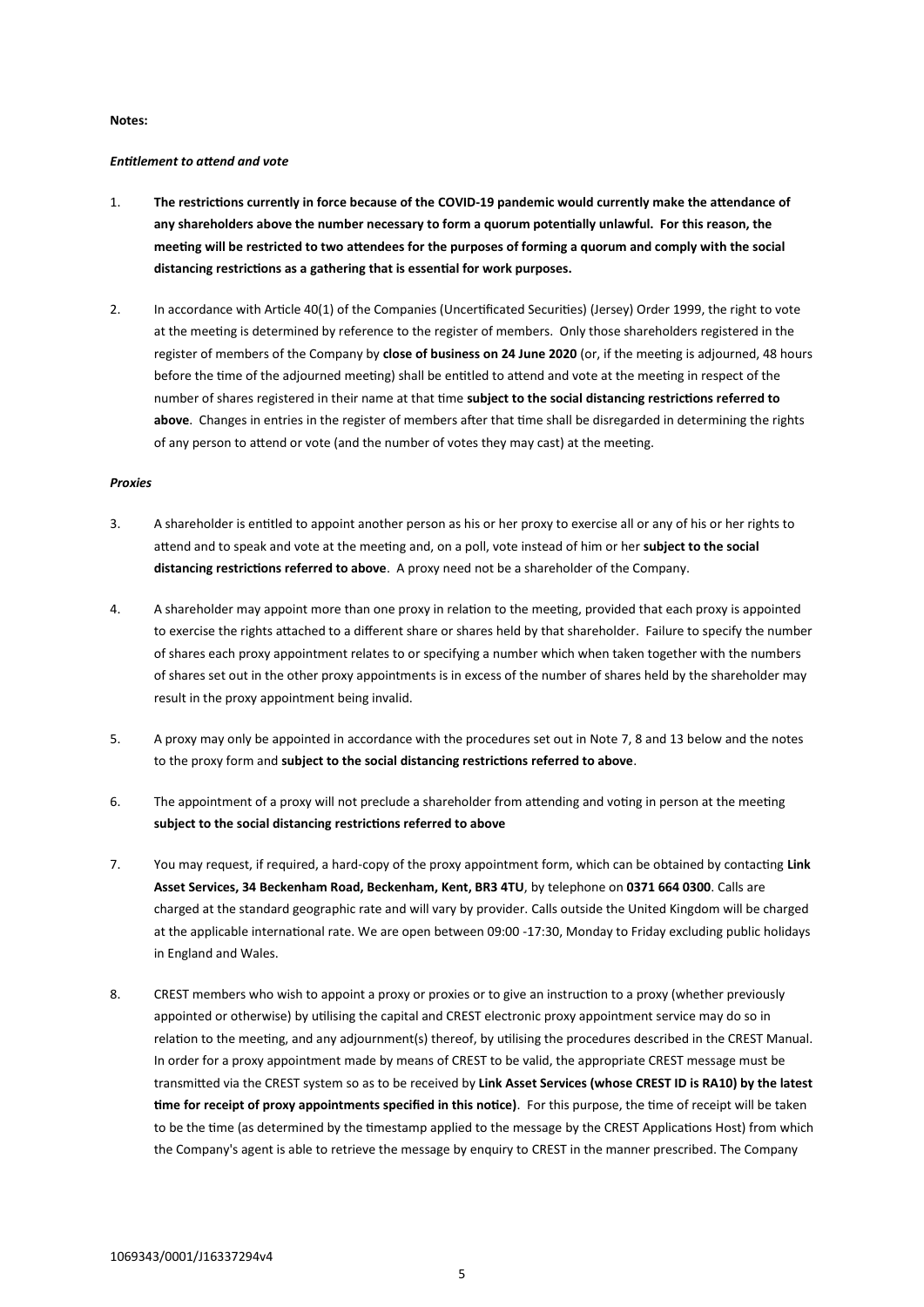may treat as invalid a CREST Proxy Instruction in the circumstances set out in the Companies (Uncertificated Securities) (Jersey) Order 1999.

- 9. A proxy does not need to be a member of the Company but must attend the meeting to represent you. Details of how to appoint the Chairman of the meeting or another person as your proxy using the proxy form are set out in the notes to the proxy form, (hard copies of which can be obtained in accordance with Note [7 above\)](#page-4-0). You may appoint more than one proxy to attend on the same occasion **subject to the social distancing restrictions referred to above**.
- 10. When appointing more than one proxy, complete a separate proxy form in relation to each appointment. Additional proxy forms may be obtained by the proxy form being photocopied. State clearly on each proxy form the number of shares in relation to which the proxy is appointed.
- 11. A vote withheld is not a vote in law, which means that the vote will not be counted in the calculation of votes for or against the resolution. If no voting indication is given in the proxy form, your proxy will vote or abstain from voting at his or her discretion. Your proxy will vote (or abstain from voting) as he or she thinks fit in relation to any other matter which is put before the meeting.
- 12. In the case of joint holders, where more than one of the joint holders purports to appoint a proxy, only the appointment submitted by the most senior holder will be accepted. Seniority is determined by the order in which the names of the joint holders appear in the Company's register of members in respect of the joint holding (the first-named being the most senior) **subject to the social distancing restrictions referred to above**.
- <span id="page-5-0"></span>13. To be valid, a proxy form must be received online or by post (during normal business hours only) or by hand at the offices of the Company's registrar, **Link Asset Services, 34 Beckenham Road, Beckenham, Kent BR3 4ZF, no later than close of business on 24 June 2020** (or, if the meeting is adjourned, no later than 48 hours (excluding any part of a day that is not a working day) before the time of any adjourned meeting).
- 14. To change your proxy instructions simply submit a new proxy appointment using the methods set out above. Any amended proxy appointment received after the time specified above will be disregarded.
- 15. Where you have appointed a proxy using the hard-copy proxy form and would like to change the instructions using another hard-copy proxy form, please contact Link Asset Services (see Note [7 above](#page-4-0) for relevant contact details).
- 16. If you submit more than one valid proxy appointment, the appointment received last before the latest time for the receipt of proxies will take precedence.
- 17. In order to revoke a proxy instruction you will need to inform the Company by sending a signed hard-copy notice clearly stating your intention to revoke your proxy appointment to Link Market Services (Jersey) Limited. In the case of a member which is a company, the revocation notice must be executed under its common seal or signed on its behalf by a duly authorised officer of the company or an attorney for the company. Any power of attorney or any other authority under which the revocation notice is signed (or a notarially certified copy of such power or authority) must be included with the revocation notice. The revocation notice must be received by Link Asset Services prior to the commencement of the meeting or adjourned meeting at which the vote is given or, in the case of a poll taken otherwise than on the same day as the meeting or adjourned meeting, before the time appointed for taking the poll.
- 18. If you attempt to revoke your proxy appointment but the revocation is received after the time specified then your proxy appointment will remain valid.